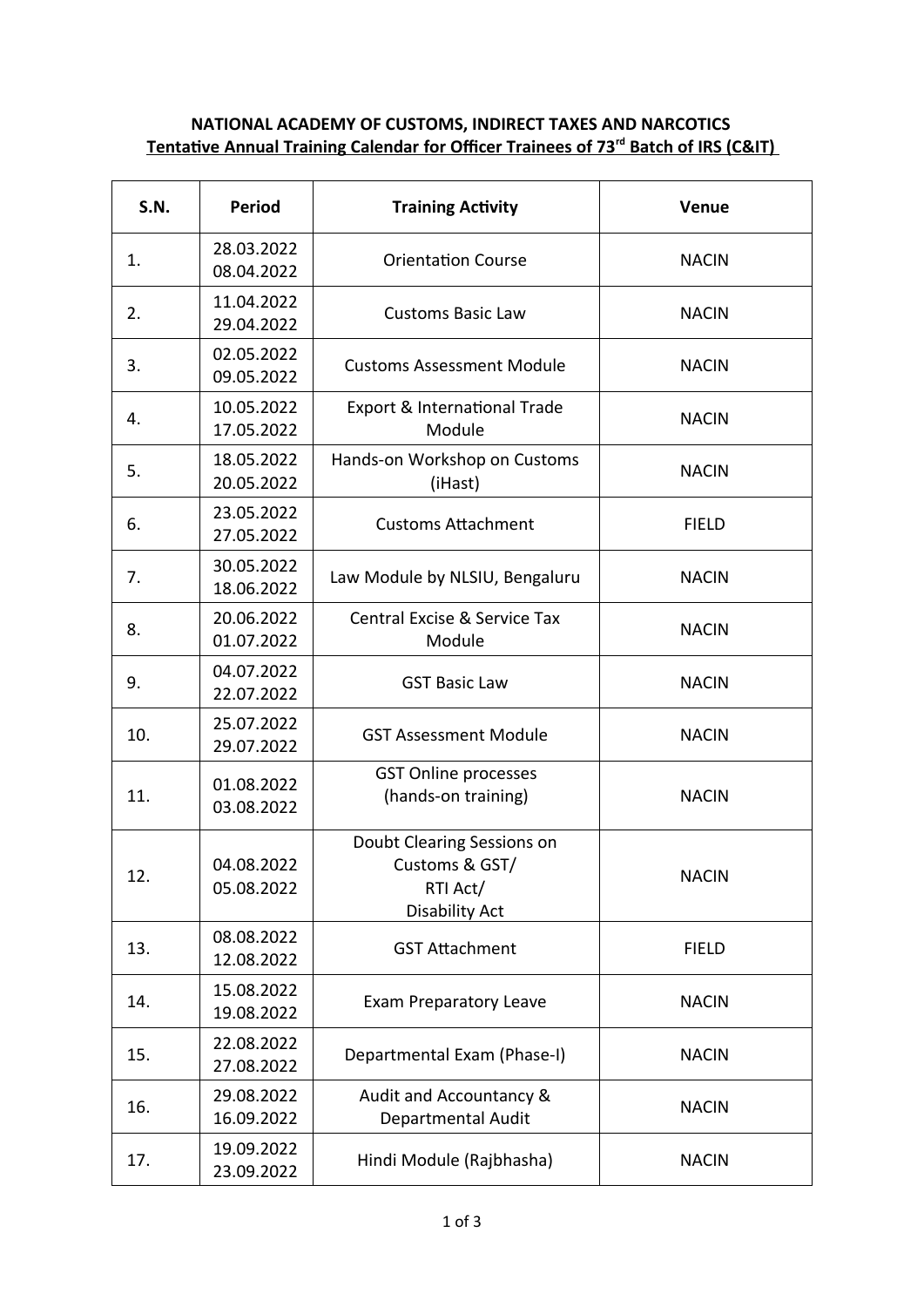| 18. | 26.09.2022<br>30.09.2022 | <b>NPA Attachment</b>                                                                | NPA, Hyderabad                      |
|-----|--------------------------|--------------------------------------------------------------------------------------|-------------------------------------|
| 19. | 03.10.2022<br>08.10.2022 | <b>WII Attachment</b>                                                                | WII, Dehradun                       |
| 20. | 10.10.2022<br>14.10.2022 | <b>Enforcement Module</b>                                                            | <b>NACIN</b>                        |
| 21. | 17.10.2022<br>21.10.2022 | <b>DSR Module-Classroom Training</b>                                                 | <b>NACIN</b>                        |
| 22. | 24.10.2022<br>28.10.2022 | <b>Block Leave (Diwali)</b>                                                          |                                     |
| 23. | 31.10.2022<br>11.11.2022 | Arms Attachment                                                                      | CRPF Academy, Kadarpur,<br>Gurugram |
| 24. | 14.11.2022<br>18.11.2022 | <b>DRI Attachment</b>                                                                | <b>FIELD</b>                        |
| 25. | 21.11.2022<br>25.11.2022 | <b>DGGI Attachment</b>                                                               | <b>FIELD</b>                        |
| 26. | 28.11.2022<br>02.12.2022 | <b>Audit Attachment</b>                                                              | <b>FIELD</b>                        |
| 27. | 05.12.2022<br>09.12.2022 | <b>LCS Attachment</b>                                                                | <b>FIELD</b>                        |
| 28. | 12.12.2022<br>16.12.2022 | <b>CESTAT Attachment</b>                                                             | <b>FIELD</b>                        |
| 29. | 19.12.2022<br>22.12.2022 | <b>Public Policy Module</b>                                                          | <b>NACIN</b>                        |
| 30. | 23.12.2022<br>29.12.2022 | Admin Module                                                                         | <b>NACIN</b>                        |
| 31. | 30.12.2022<br>05.01.2023 | Practical exercises, Presentation<br>(Enforcement)                                   | <b>NACIN</b>                        |
| 32. | 06.01.2023<br>12.01.2023 | <b>Practical Exercises (DSR)</b>                                                     | <b>NACIN</b>                        |
| 33. | 13.01.2023<br>17.01.2023 | Preventive Vigilance Module                                                          | <b>NACIN</b>                        |
| 34. | 18.01.2023<br>19.01.2023 | MP- IDSA (Manohar Parrikar-<br>Institute for Defence Studies and<br>Analyses) Module | <b>NACIN</b>                        |
| 35. | 20.01.2023<br>27.01.2023 | Data Analytics Module                                                                | <b>NACIN</b>                        |
| 36. | 30.01.2023<br>01.02.2023 | NIA Attachment                                                                       | NIA, Dwarka                         |